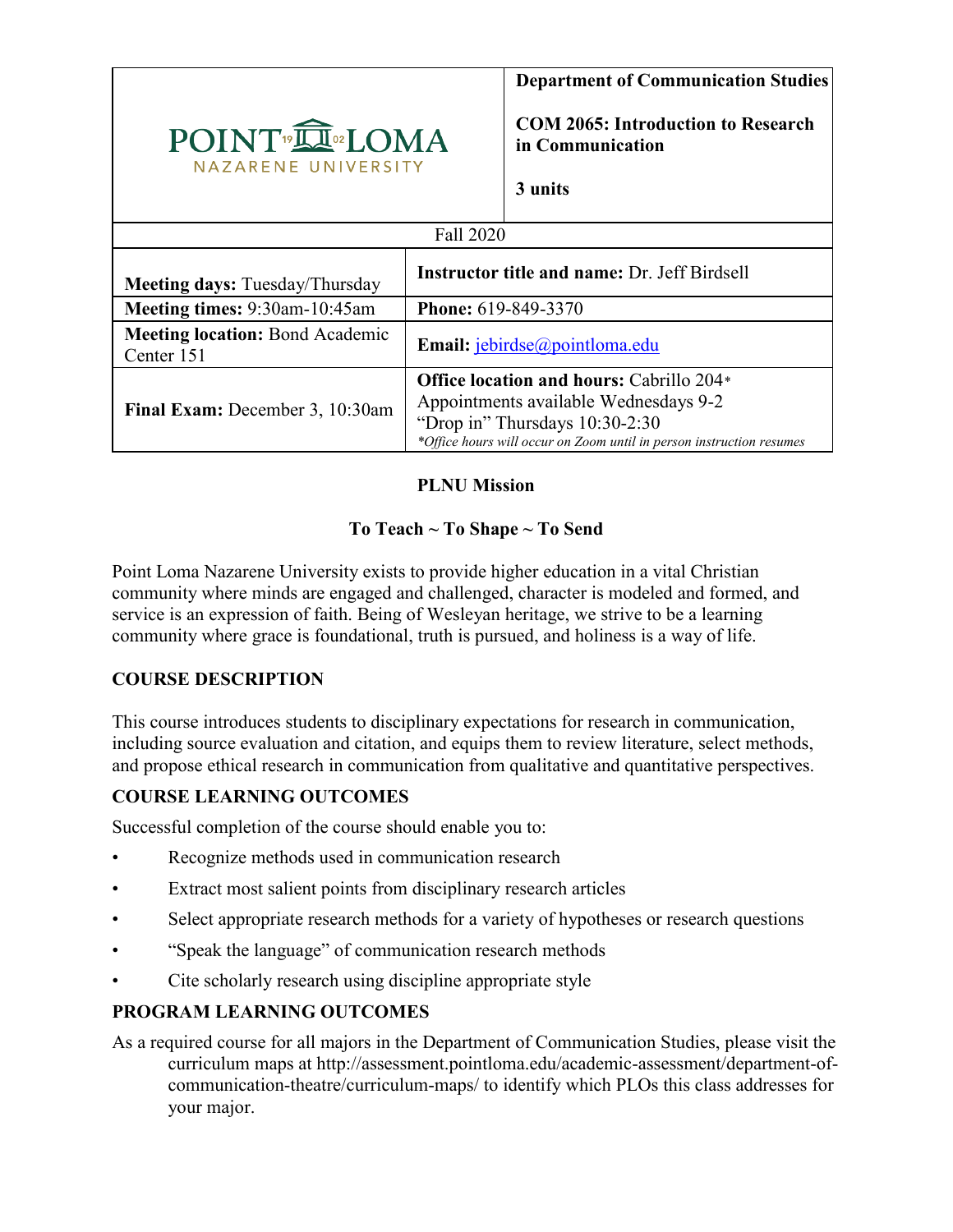### **REQUIRED TEXTS AND RECOMMENDED STUDY RESOURCES**

Davis, C. S., Powell, H., & Lachlan, K. L. (2013). *Straight Talk about Communication Research Methods* (2nd ed.). Dubuque, IA: Kendall Hunt.

# **COURSE CREDIT HOUR INFORMATION**

In the interest of providing sufficient time to accomplish the stated Course Learning Outcomes, this class meets the PLNU credit hour policy for a 3 unit class delivered over 15 weeks. It is anticipated that students will spend a minimum of 37.5 participation hours per credit hour on their coursework. For this course, students will spend an estimated 112.5 total hours (averaging 7 hours/week) meeting the course learning outcomes.

### **ASSESSMENT AND GRADING**

During the course of the semester you will be responsible for the following written assignments. See the descriptions below and the detailed instructions for more details.

| <b>Assignment Distribution:</b>                             |                                                            |               | Grade Scale      |                          |        |                  |  |      |  |
|-------------------------------------------------------------|------------------------------------------------------------|---------------|------------------|--------------------------|--------|------------------|--|------|--|
| Online Quizzes (5 pts each)                                 | 75 pts<br>$250$ pts<br>$200$ pts<br>$125$ pts<br>$350$ pts | Percentage    |                  |                          | Points |                  |  |      |  |
| Online Activities (20 pts each)                             |                                                            | $\mathbf{A}$  | 93               | $\overline{a}$           | 100    | 930              |  | 1000 |  |
| <b>Concept Reports</b><br><b>Project Pitch Presentation</b> |                                                            | $A-$          | 90               | $\overline{\phantom{a}}$ | 92.9   | 900              |  | 929  |  |
| Literature Review & Methods Proposal                        |                                                            | $B+$          | 87               | $\overline{\phantom{a}}$ | 89.9   | 870              |  | 899  |  |
|                                                             |                                                            | B             | 83               | $\overline{a}$           | 86.9   | 830              |  | 869  |  |
|                                                             |                                                            | $B -$         | 80               | $\overline{\phantom{a}}$ | 82.9   | 800              |  | 829  |  |
|                                                             |                                                            | $C+$          | 77               | $\blacksquare$           | 79.9   | 770              |  | 799  |  |
|                                                             |                                                            | $\mathcal{C}$ | 73               | $\overline{\phantom{a}}$ | 76.9   | 730              |  | 769  |  |
|                                                             |                                                            | $C-$          | 70               | $\overline{\phantom{0}}$ | 72.9   | 700              |  | 729  |  |
|                                                             |                                                            | $D+$          | 67               | $\overline{\phantom{a}}$ | 69.9   | 670              |  | 699  |  |
|                                                             |                                                            | D             | 63               | $\blacksquare$           | 66.9   | 630              |  | 669  |  |
|                                                             |                                                            | $D-$          | 60               | $\blacksquare$           | 62.9   | 600              |  | 629  |  |
|                                                             |                                                            | ${\bf F}$     | $\boldsymbol{0}$ | $\overline{a}$           | 59.9   | $\boldsymbol{0}$ |  | 599  |  |

#### **ASSIGNMENTS AND READINGS**

All assignments must be typed (double-spaced, 8.5" x 11" paper, one-side, 225-250 wpp, 1" margins, 12pt font, Times New Roman or Courier typeface) unless otherwise instructed. Use the APA style guide where necessary (see https://owl.english.purdue.edu/owl/resource/560/01/ for formatting assistance). The most likely time for your computer/internet connection to crash is minutes before an assignment is due. Please plan ahead.

#### **GRADING**

Regardless of your prior experiences with grading, I am insistent that a "C" is considered "average" or acceptable work, grades of "B" and "A" are awarded for above average and exceptional work respectively. Normally, those students receiving A's represent the top 10 - 25% of a class.

Feedback on assignments will be provided using the "Annotated Comments" feature in Canvas. Please follow the instructions at https://tinyurl.com/BirdsellGrades to access them.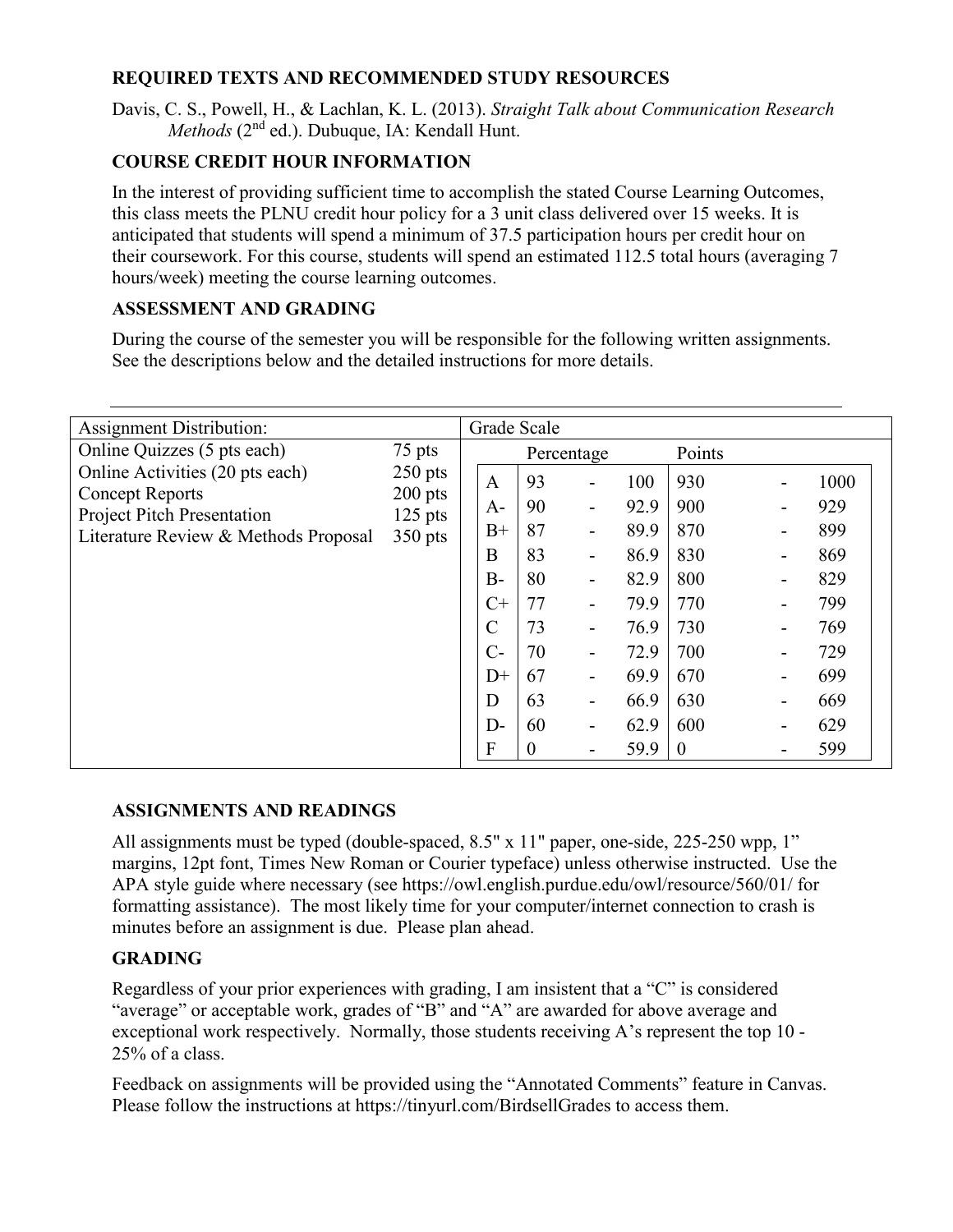There is a 24-7 rule in this class: you must wait at least 24 hours after receiving a grade to discuss it, and no later than 7 days. Any discussion of grades must occur outside of class time. I will gladly talk about assignments (non-grade issues) past the 7-day period. To avoid confusion, you must (a) document the error in writing, (b) state why you think it is an error (based on the syllabus (course expectations, grading policies, etc.) and specific assignment details.), and (c) suggest what you think should be done to rectify the error (in cases where this is not obvious). These matters will be dealt with promptly. (If an error had been made which benefits you, please accept it as a "gift" which does not need to be reported.)

## **INCOMPLETES AND LATE ASSIGNMENTS**

All assignments are to be submitted/turned in on Canvas. Incompletes will only be assigned in extremely unusual circumstances. Assignments turned in past due will be accepted but the grade will be reduced by 10% as soon as the assignment is tardy and another 10% for every 24 hour period after that.

### **ONLINE ATTENDANCE AND PARTICIPATION**

Throughout the course, you will be asked to complete online activities. Your submissions in response to these activities will contribute to your grade (see Assessment and Grading). Submissions must be graded as "complete" in order to receive credit. If a submission does not meet the requirements for an activity, you will receive feedback on how it can be improved and a date by which that improvement must occur via a resubmission. If the re-submission does not substantially address the feedback provided, it will remain "incomplete."

# **PLNU ATTENDANCE AND PARTICIPATION POLICY**

Regular and punctual attendance at all **synchronous** class sessions is considered essential to optimum academic achievement. If the student is absent for more than 10 percent of class sessions (virtual or face-to-face), the faculty member will issue a written warning of deenrollment. If the absences exceed 20 percent, the student may be de-enrolled without notice until the university drop date or, after that date, receive the appropriate grade for their work and participation. In some courses, a portion of the credit hour content will be delivered **asynchronously** and attendance will be determined by submitting the assignments by the posted due dates. See [Academic Policies](https://catalog.pointloma.edu/content.php?catoid=46&navoid=2650#Class_Attendance) in the Undergraduate Academic Catalog. If absences exceed these limits but are due to university excused health issues, an exception will be granted.

#### **Asynchronous Attendance/Participation Definition**

A day of attendance in asynchronous content is determined as contributing a substantive note, assignment, discussion, or submission by the posted due date. Failure to meet these standards will result in an absence for that day. Instructors will determine how many asynchronous attendance days are required each week.

## **PLNU COPYRIGHT POLICY**

Point Loma Nazarene University, as a non-profit educational institution, is entitled by law to use materials protected by the US Copyright Act for classroom education. Any use of those materials outside the class may violate the law.

## **STATE AUTHORIZATION**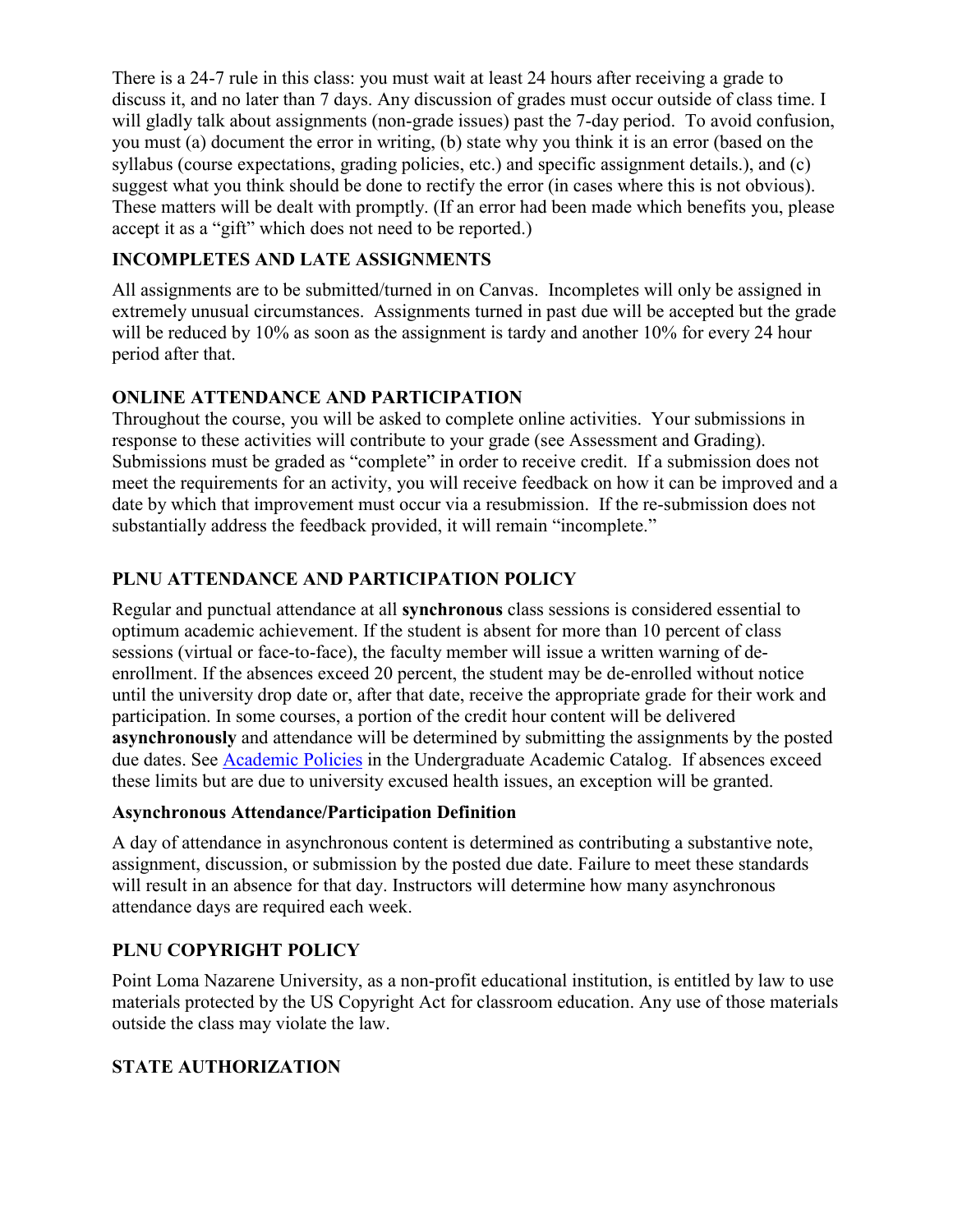State authorization is a formal determination by a state that Point Loma Nazarene University is approved to conduct activities regulated by that state. In certain states outside California, Point Loma Nazarene University is not authorized to enroll online (distance education) students. If a student moves to another state after admission to the program and/or enrollment in an online course, continuation within the program and/or course will depend on whether Point Loma Nazarene University is authorized to offer distance education courses in that state. It is the student's responsibility to notify the institution of any change in his or her physical location. Refer to the map on [State Authorization](https://www.pointloma.edu/offices/office-institutional-effectiveness-research/disclosures) to view which states allow online (distance education) outside of California.

### **PLNU ACADEMIC HONESTY POLICY**

Students should demonstrate academic honesty by doing original work and by giving appropriate credit to the ideas of others. Academic dishonesty is the act of presenting information, ideas, and/or concepts as one's own when in reality they are the results of another person's creativity and effort. A faculty member who believes a situation involving academic dishonesty has been detected may assign a failing grade for that assignment or examination, or, depending on the seriousness of the offense, for the course. Faculty should follow and students may appeal using the procedure in the university Catalog. See [Academic Policies](https://catalog.pointloma.edu/content.php?catoid=41&navoid=2435#Academic_Honesty) for definitions of kinds of academic dishonesty and for further policy information.

### **PLNU ACADEMIC ACCOMMODATIONS POLICY**

While all students are expected to meet the minimum standards for completion of this course as established by the instructor, students with disabilities may require academic adjustments, modifications or auxiliary aids/services. At Point Loma Nazarene University (PLNU), these students are requested to register with the Disability Resource Center (DRC), located in the Bond Academic Center [\(DRC@pointloma.edu](mailto:DRC@pointloma.edu) or 619-849-2486). The DRC's policies and procedures for assisting such students in the development of an appropriate academic adjustment plan (AP) allows PLNU to comply with Section 504 of the Rehabilitation Act and the Americans with Disabilities Act. Section 504 prohibits discrimination against students with special needs and guarantees all qualified students equal access to and benefits of PLNU programs and activities. After the student files the required documentation, the DRC, in conjunction with the student, will develop an AP to meet that student's specific learning needs. The DRC will thereafter email the student's AP to all faculty who teach courses in which the student is enrolled each semester. The AP must be implemented in all such courses.

If students do not wish to avail themselves of some or all of the elements of their AP in a particular course, it is the responsibility of those students to notify their professor in that course. PLNU highly recommends that DRC students speak with their professors during the first two weeks of each semester about the applicability of their AP in that particular course and/or if they do not desire to take advantage of some or all of the elements of their AP in that course.

#### **SPIRITUAL CARE**

Please be aware PLNU strives to be a place where you grow as whole persons. To this end, we provide resources for our students to encounter God and grow in their Christian faith.

If students have questions, a desire to meet with the chaplain or have prayer requests you can contact the [Office of Spiritual Development](https://www.pointloma.edu/offices/spiritual-development)

#### **USE OF TECHNOLOGY**